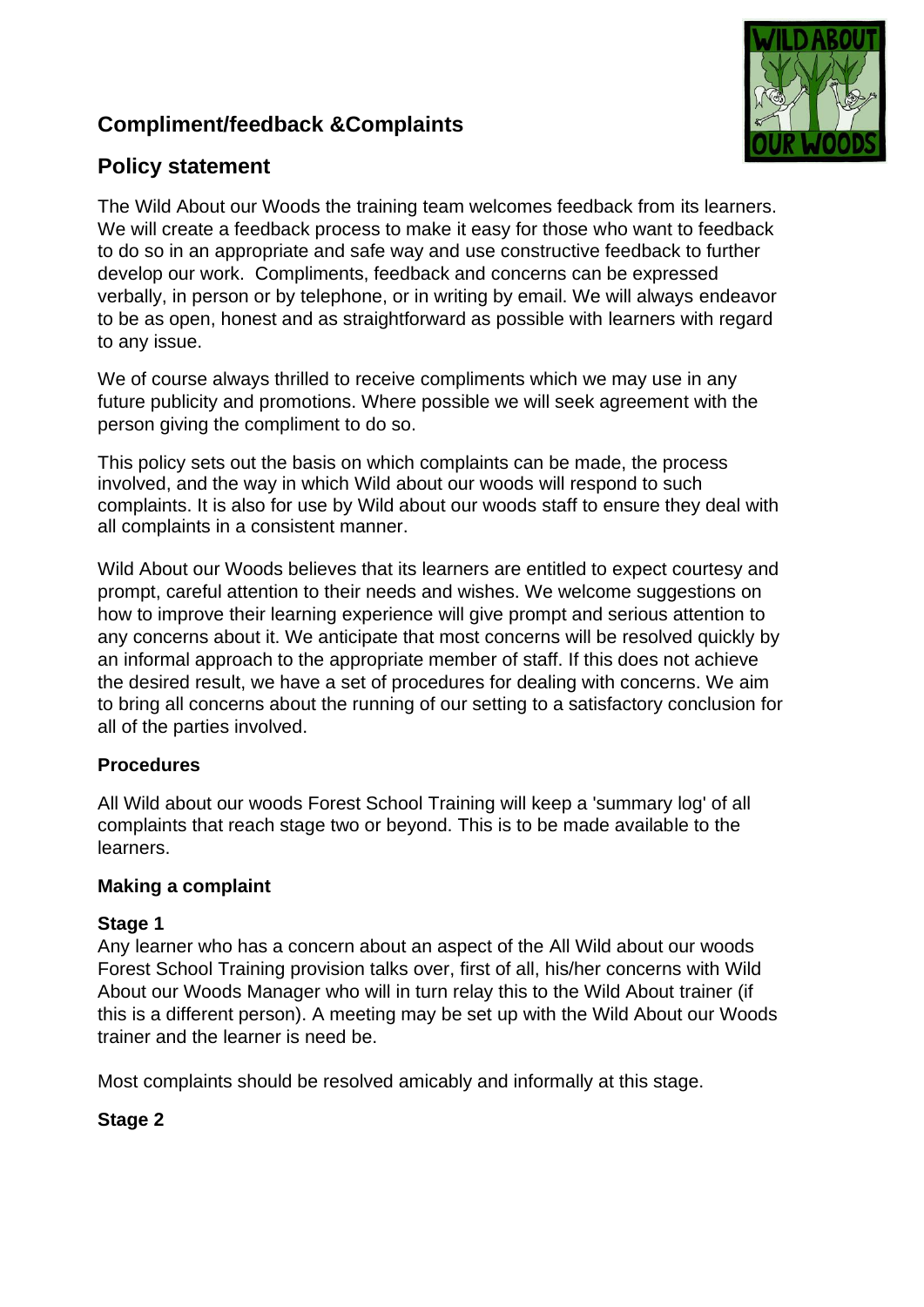If this does not have a satisfactory outcome, or if the problem recurs, the learner moves to this stage of the procedure by putting the concerns or complaint in writing to the Wild About our Woods Manager, Janine Young.

For learner who are not comfortable with making written complaints, there is a template form for recording complaints in the above-mentioned publication; the form may be completed and signed by the learner.

Wild About our Woods trainer stores written complaints from the learner in a personal file if electronic and in a general file if not. However, if the complaint involves a detailed investigation, the Wild About our Woods trainer may wish to store all information relating to the investigation in a separate file designated for this complaint.

When the investigation into the complaint is completed, the Wild About our Woods trainer will meet with the learner to discuss the outcome.

The learner must be informed of the outcome of the investigation within 28 days of making the complaint.

When the complaint is resolved at this stage, the summative points are logged in the Complaints Summary Record.

#### Stage 3

If the learner is not satisfied with the outcome of the investigation, he or she requests a meeting with the Wild About our Woods manager. The learner should have a friend or partner present if required and the trainer should have the support of an advocate. An agreed written record of the discussion is made as well as any decision or action to take as a result. All of the parties present at the meeting sign the record and receive a copy of it.

This signed record signifies that the procedure has concluded. When the complaint is resolved at this stage, the summative points are logged in the Complaints Summary Record.

### Stage 4

If at the stage three meeting the learner and trainer cannot reach agreement, an external mediator is invited to help to settle the complaint. This person should be acceptable to both parties, listen to both sides and offer advice. A mediator has no legal powers but can help to define the problem, review the action so far and suggest further ways in which it might be resolved.

The mediator keeps all discussions confidential. S/he can hold separate meetings with the setting personnel Wild About our Woods Manager and the learner, if this is decided to be helpful. The mediator keeps an agreed written record of any meetings that are held and of any advice s/he gives.

### Stage 5

When the mediator has concluded her/his investigations, a final meeting between the learner and Wild About our Woods trainer is held. The purpose of this meeting is to reach a decision on the action to be taken to deal with the complaint. The